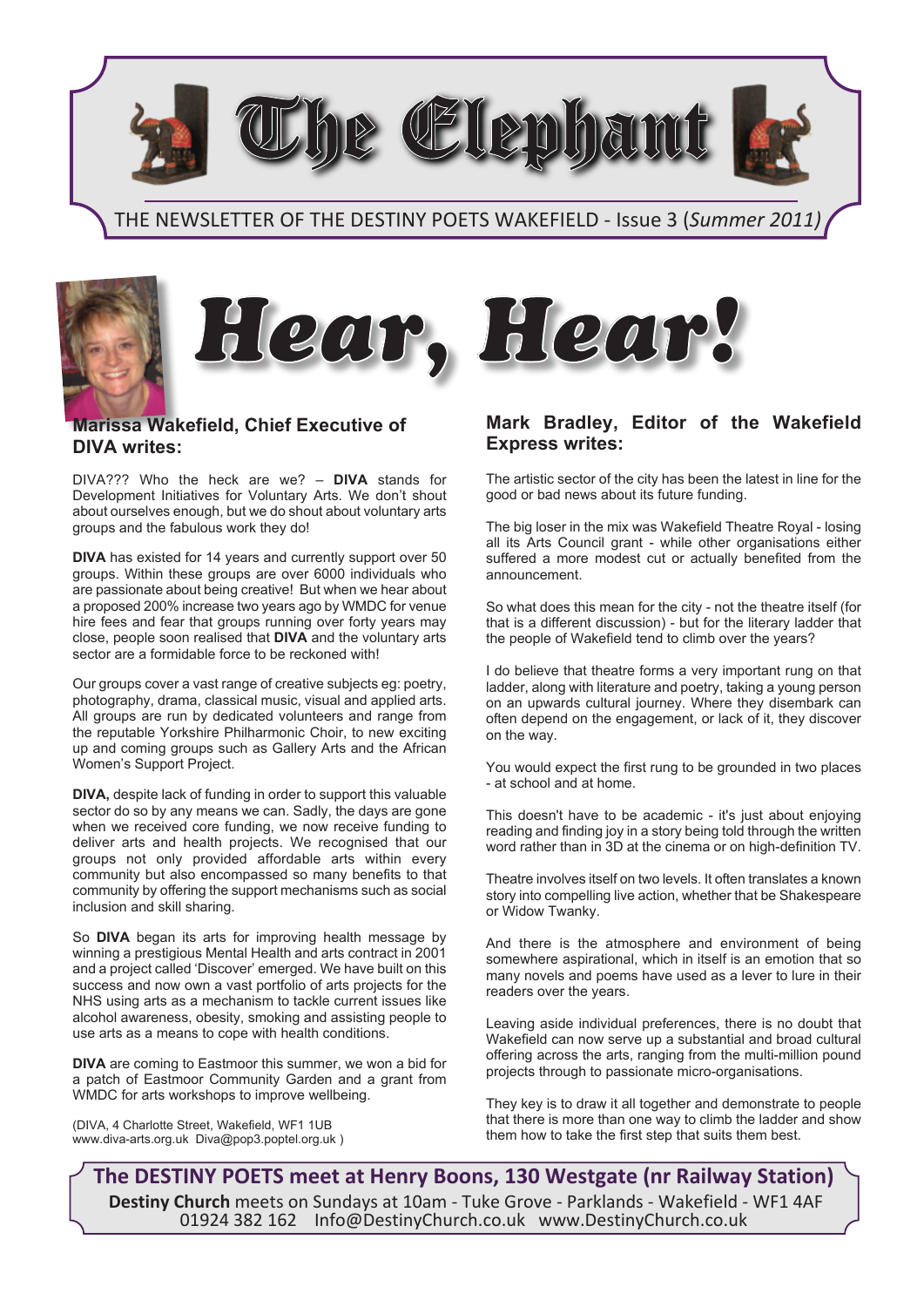## Perspectives  $(i)$   $(ii)$

Aimless long hours Spiralling into noon, Its aimless horizon Pristine, sharp, blinding ten thousands needlepoints bursting; Ceaseless aimless rock to rock a footfall of wearied wearying limbs on into sunset another day's lid Sealing its clamour; Endurance enduring an ebbing away of moments of respite from still long hours spiralled into long days their aimless horizons pristine, sharp, blinding; dawn, at last, the fourtieth day.

Perfect, angles intersecting careful clean true lines, scrupulous horizontal, perpendicular, a symmetry of iron through skin into the wood achieves equilibrium of suspended weight and posture nails that bound boats now bind flesh to timber, through slow delirium an artisan's eye appreciates another's handiwork the clean struck blow cleaving Man from Sin: Perfect.



*Louis Kasatkin*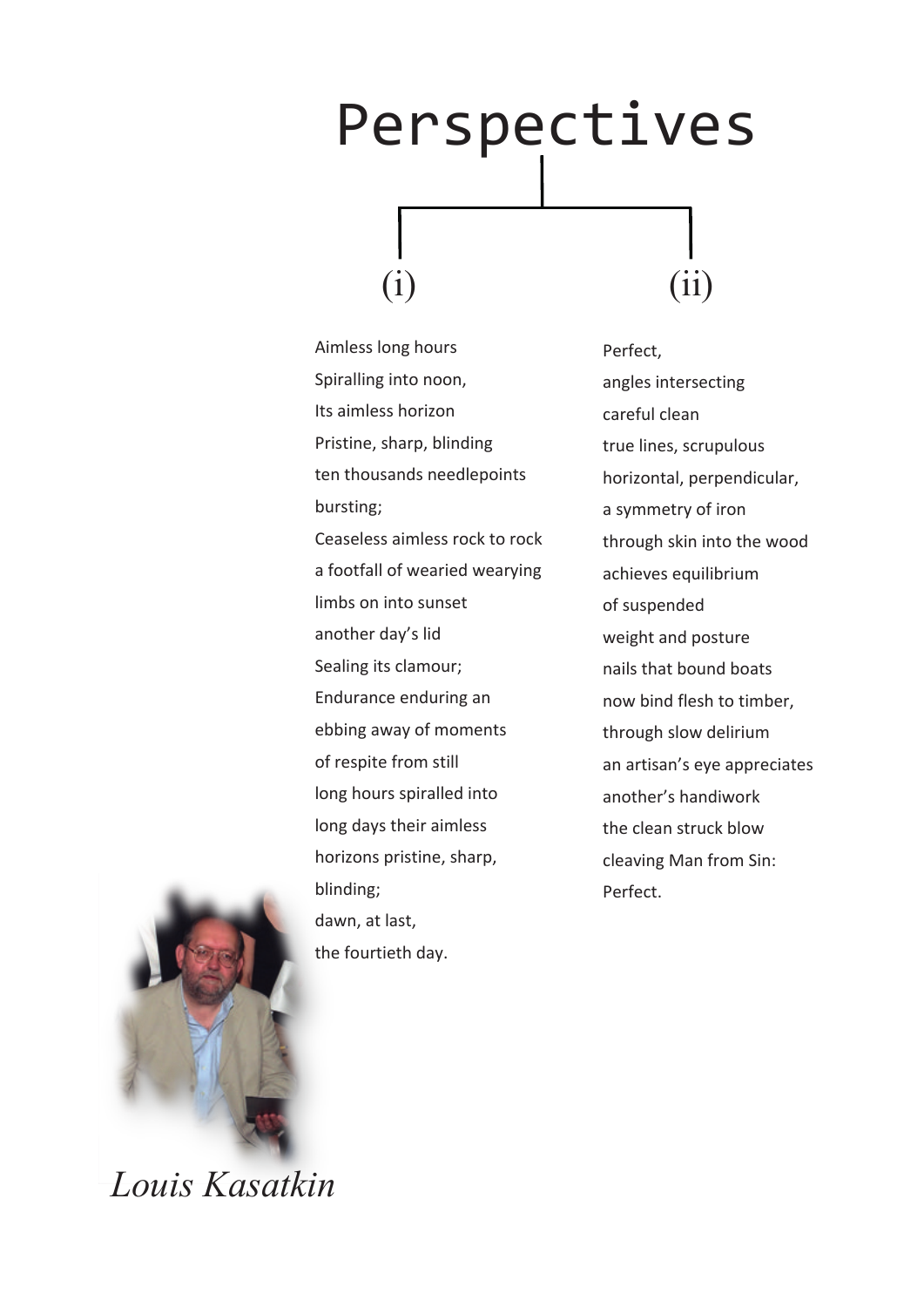*Due to a recent reference to the event, I've just realised that it is ten years since the Selby Train Crash, at which time I was in LGI following a heart attack. Attached is one of the poems I wrote in the early weeks of my return home. Obviously my time had not yet come.*



## **PAIN RELIEF**

Anyone who's experienced it, will tell you That the pain in unlike any other. As part of your heart muscle dies, You feel as though iron bands are crushing your rib-cage That's all there is to it. *Howard Frost*

Well not quite all, the medics want to be sure Just what is happening, and that actually You are having a heart attack And not just indigestion or Unstable Angina (heart pain) So tests are made.

Blood is taken, E.C.G's are run, Blood pressure, pulse rate measured, Questions are asked about family heart health, And about current pain (scale of 1 to 10 - how bad is it?) And pain relief is promised.

It is not however immediate, Treatment of heart disease precedes it, Clot busting and blood thinning And then the blessed Diamorphine.

The overhead light fittings start a steady measured waltz, The patterned curtains kaleidoscope into coloured stars, Voices thunder or squeak, rumble or whisper.

As the attendant uniformed angels speak to you Their musical voices tinkle down like bells So beautiful you almost dare not answer.

The pain has of course not gone entirely, but, Perceived through a morphine haze, it does not hurt, It is just a presence at the feast, and suddenly - Ongoing life seems worth the fight, and maybe, Just maybe a possibility.